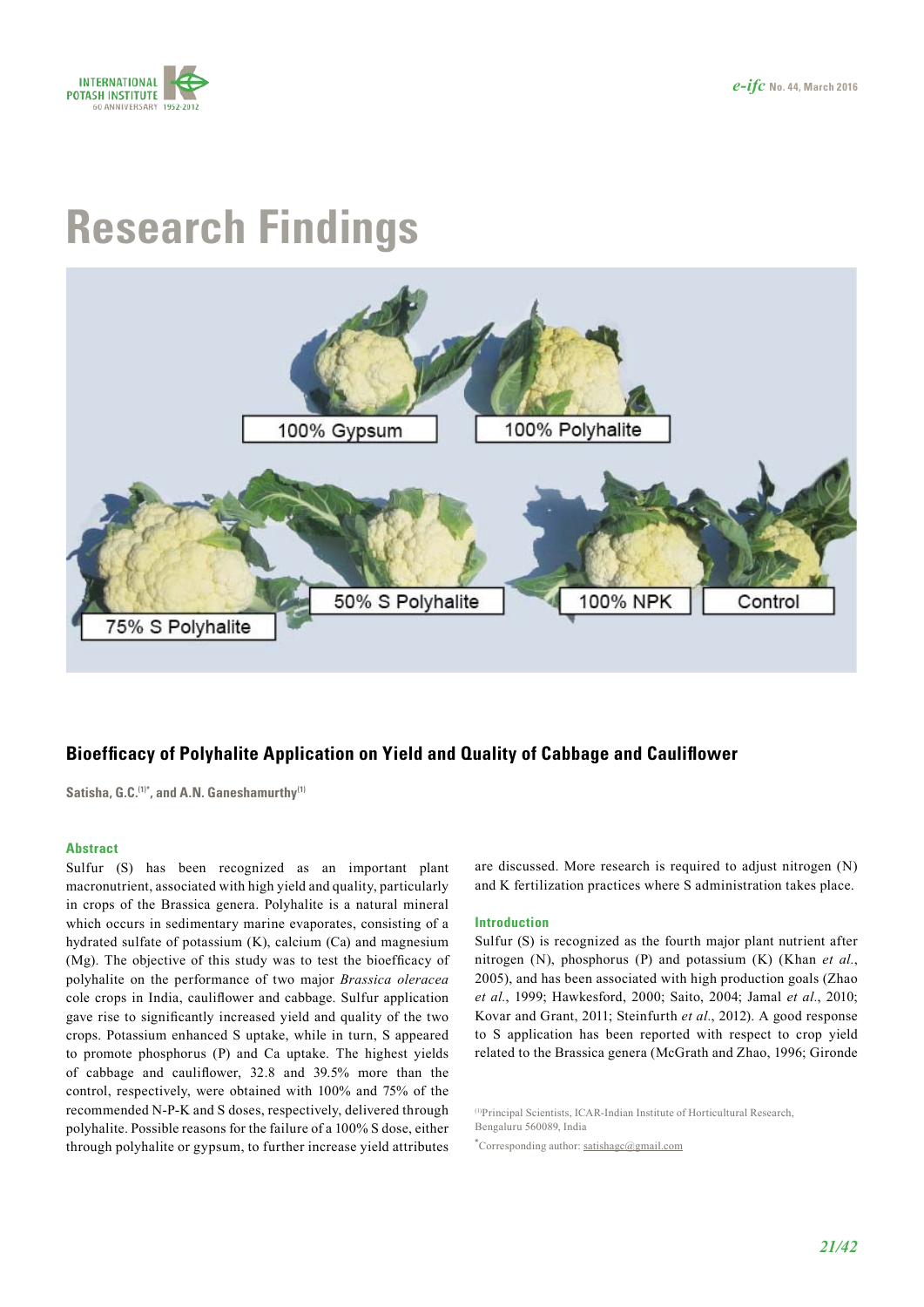*et al.*, 2014; Tiwari *et al.*, 2015), and particularly to cole crops (*Brassica oleracea*) (Susila and Locacsio, 2001).

*Brassica oleracea* is a major edible crop worldwide that includes several morphologically distinct subtaxa, such as acephala (kale/collards), alboglabra (oriental kale), botrytis (cauliflower), capitata (cabbage), gemmifera (Brussels sprout), gongylodes (kohlrabi), italica (broccoli/calabrese), sabauda (Savoy cabbage) and sabellica (borecole/curly kale), in which the entire shoot is generally harvested (Broadley *et al.*, 2008). Over the last three decades, crops in the Brassicaceae have been the focus of intense research based on their human health benefits (Stoewsand, 1995; Björkman *et al.*, 2011). Sulfur-containing secondary metabolites, such as glucosinolates and others, have been associated with some anti-cancer activities (Cartea and Velasco, 2008; Sarıkamış, 2009) and with a reduced risk for degenerative diseases, cardiovascular diseases and diabetes (Björkman *et al.*, 2011, and references therein). Some S-containing compounds are desired as flavor components in cooked Brassica vegetable products (Schutte and Teranishi, 1974; Engel *et al.*, 2002). Glucosinolates contents largely depend on S availability and significantly varies with S fertilization (Falk *et al.*, 2007).

Nevertheless, crop responses to S application have been found to also vary widely due to differences in location, soil type, various S-containing compounds in the soil and consequent S availability, crop genotype, environmental conditions and crop management (Björkman *et al.*, 2011). Cole crops have a significant S requirement and, where the availability of this mineral is limited, crop yield and quality often decline (McGrath *et al.*, 1996; Haneklaus *et al.*, 2008). Over the last 20 years, due to strict regulations against industrial S emissions, the yearly global S atmospheric deposition has significantly declined (Kovar and Grant, 2011). During the same time, demands for food production have increased with the growing human population. Subsequently, requirements for S fertilizers have risen dramatically to meet annual crop demands. Sulfur-deficient plants are typically small and spindly, characterized by interveinal chlorosis of young developing leaves that may become curved and brittle and eventually may fail to grow (Haneklaus *et al.*, 2008). The chlorosis is very characteristic in that the veins stand out as a rather blurred, blue-green pattern against a pale green background. On the abaxial (lower) side of the leaf, these dark areas are purple, and this coloration may later spread to the whole leaf. Symptoms tend to develop slowly. In Brussels sprouts, characteristic symptoms include yellowing tops and restricted rooting. Sulfur deficiency is likely to occur in soils that have low levels of organic matter, light-textured sandy soils that have been leached by heavy rainfall or excessive irrigation, soils exhausted by intensive cropping, and soils derived from parent material that is inherently low in S (Jordan and Reisenauer, 1957).

Polysulphate (Cleveland Potash Ltd., UK) is the trade mark of the natural mineral 'polyhalite', which occurs in sedimentary marine evaporates, and consists of a hydrated sulfate of K, calcium (Ca) and magnesium (Mg) with the formula:  $K_2$ Ca<sub>2</sub>Mg(SO<sub>4</sub>)<sub>4</sub> 2(H<sub>2</sub>O). The deposits found in Yorkshire in the UK typically consist of 14% K<sub>2</sub>O, 48% SO<sub>3</sub>, 6% MgO, and 17% CaO. The S content of gypsum, a common S and Ca supplement alternative, is only 18.6%.



**Map 1.** Experimental site in India, Karantaka State, at Hessaraghatta, north-west of Bengaluru. Source: Google Maps.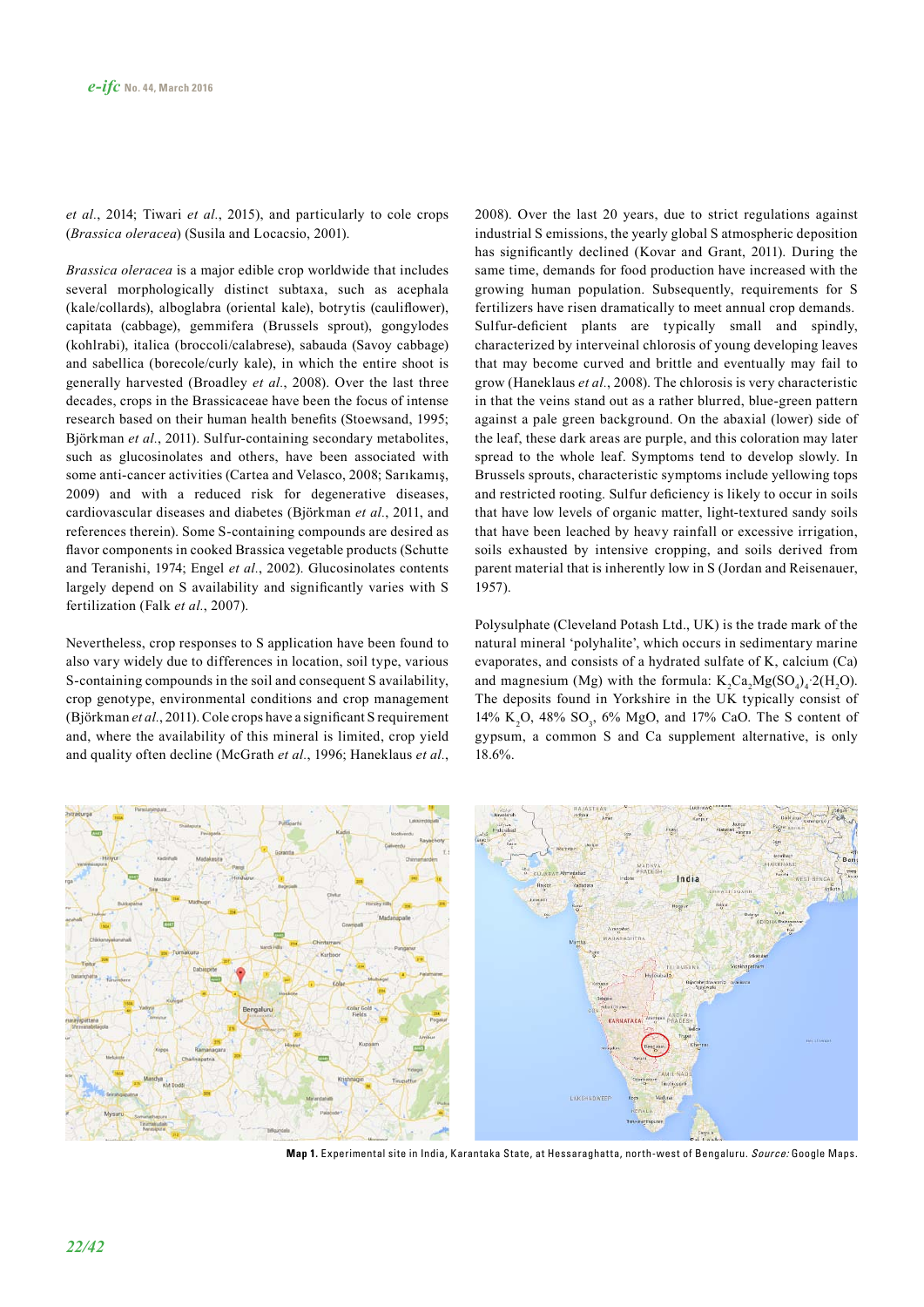The objective of this study was to test the bioefficacy of polyhalite on the performance of two major cole crops (cauliflower and cabbage) in India.

#### **Materials and methods**

Field experiments were conducted at the experimental research farm (Block 5) at the Indian Institute of Horticultural Research (IIHR), Hessaraghatta, Bengaluru, Karnataka between October 2013 and March 2014. Cabbage (cv. Tetries) and cauliflower (cv. Unathi) were sown in portrays with fermented coco peat as a rooting medium, and the seedlings were raised in a greenhouse.

The experimental fields were thoroughly ploughed and levelled. Farm yard manure (FYM) was applied at 25 Mg ha<sup>-1</sup> in the last plough. The recommended dose of fertilizers (RDF) was 150 kg N, 100 kg  $P_2O_5$  and 125 kg K<sub>2</sub>O ha<sup>-1</sup>, and 20 kg S ha<sup>-1</sup> was also applied as per the treatments. Initial soil samples from the experimental fields were collected before application of FYM and basal doses of fertilizers (Table 1). Transplanting was carried out on 28 October 2013. Appropriate plant protection measures were taken for control of different pest and diseases throughout the cropping period.

The experiments, laid out in a randomized block design with three replicates, included six treatments:

- $\blacksquare$  T<sub>1</sub>: Control without S and K fertilization (100% NP only through Urea, DAP).
- $\blacksquare$  T<sub>2</sub>: 100% NPK (Urea, DAP, Muriate of Potash (MOP)).
- $\blacksquare$  T<sub>3</sub>: 100% NP + 50% S through polyhalite (balanced K through MOP to make 100% K).
- $\blacksquare$  T<sub>4</sub>: 100% NP + 75% S through polyhalite (balanced K through MOP to make 100% K).
- $\blacksquare$  T<sub>5</sub>: 100% NP + 100% S through polyhalite (balanced K through MOP to make 100% K).
- $T_c$ : 100% NPK (Urea, DAP, MOP) + 100% S through gypsum.

Five plants from each plot were randomly selected periodically (30 and 60 days after transplanting (DAT) and towards harvest)

| Table 1. Physico-chemical characteristics of the soil at the experimental<br>site. |                   |  |  |  |
|------------------------------------------------------------------------------------|-------------------|--|--|--|
| Particulars                                                                        | Value             |  |  |  |
| Particle size analysis (over dry basis)                                            |                   |  |  |  |
| Sand $(\% )$                                                                       | 69.6              |  |  |  |
| Silt $(\%)$                                                                        | 9.9               |  |  |  |
| Clay $(\%)$                                                                        | 20.5              |  |  |  |
| <b>Textural class</b>                                                              | Sandy clay loam   |  |  |  |
| Soil classification                                                                | Typic haplustepts |  |  |  |
| <b>Chemical properties</b>                                                         |                   |  |  |  |
| Soil reaction $(1:2.5)$                                                            | 6.84              |  |  |  |
| Electrical conductivity ( $dS$ m <sup>-1</sup> )                                   | 0.125             |  |  |  |
| Organic carbon $(g \ kg^{-1})$                                                     | 11.5              |  |  |  |
| <b>Available nutrients</b>                                                         |                   |  |  |  |
| Nitrogen ( $kg \text{ ha}^{-1}$ )                                                  | 268.7             |  |  |  |
| Phosphorus ( $kg \text{ ha}^{-1}$ )                                                | 47.8              |  |  |  |
| Potassium ( $kg \text{ ha}^{-1}$ )                                                 | 298.8             |  |  |  |
| Sulfur (ppm)                                                                       | 16                |  |  |  |
| Exchangeable cations (cmol $(p+)$ kg <sup>-1</sup> )                               |                   |  |  |  |
| Calcium                                                                            | 4.8               |  |  |  |
| Magnesium                                                                          | 0.35              |  |  |  |
| DTPA extractable micronutrients (mg $kg^{-1}$ )                                    |                   |  |  |  |
| Iron                                                                               | 25                |  |  |  |
| Manganese                                                                          | 9                 |  |  |  |
| Zinc                                                                               | 0.8               |  |  |  |
| Copper                                                                             | $\overline{2}$    |  |  |  |



Photos 1. General view of cabbage (left) and cauliflower (right) experimental fields at Block 5 of IIHR farm. Photos by authors.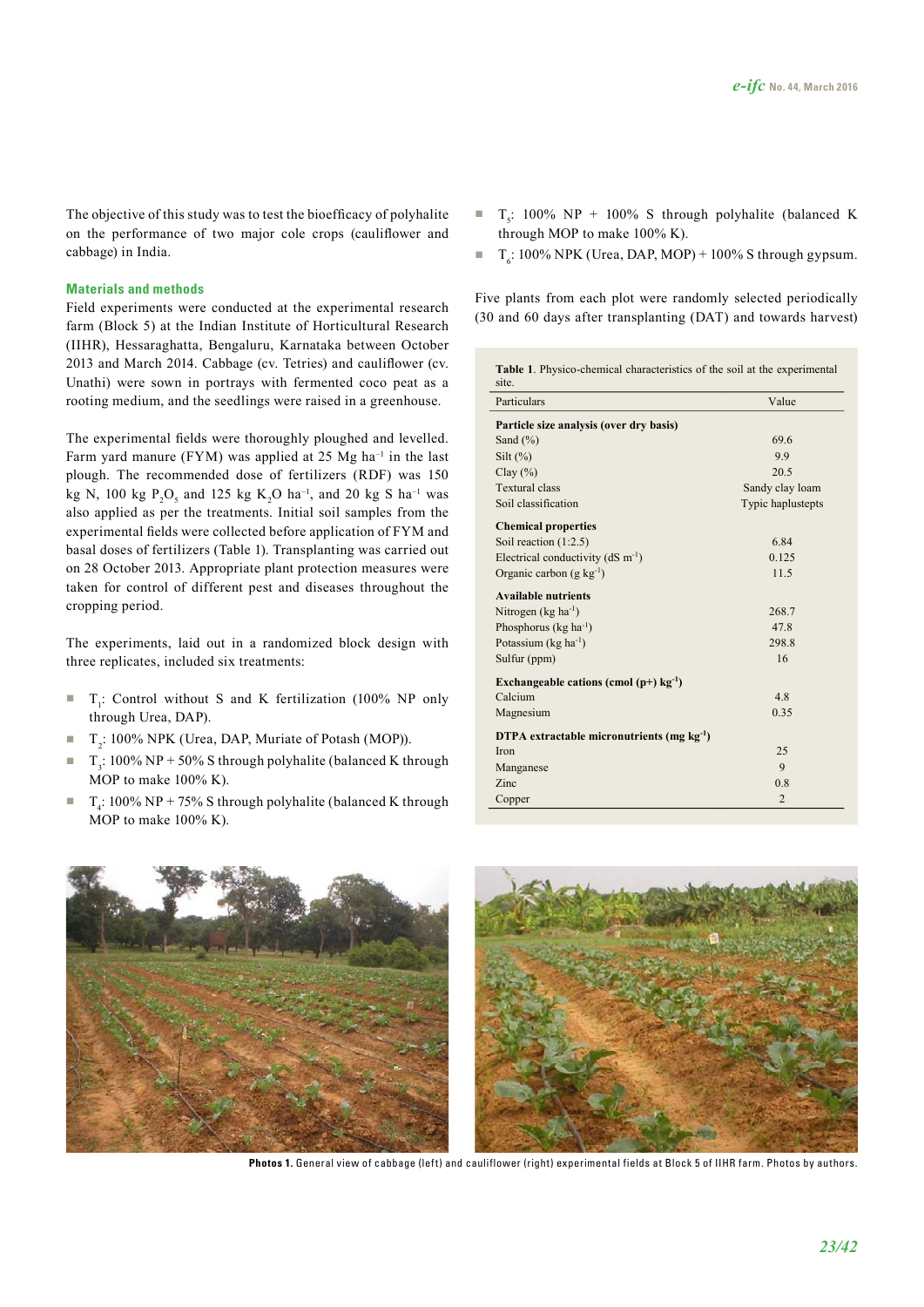and used for growth/biometric observations, such as plant height and number of leaves per plant. Plant height was measured from the base of the plant to the base of the fully opened top leaf.

Crops were harvested after complete maturity, when heads/ curds were firm and compact. Yield per plot was expressed in Mg ha–1. Five randomly selected plants from each plot were used to determine shoot and head/curd fresh weight, and head/curd circumference. Crude protein  $(\%)$ , ascorbic acid (mg 100 g<sup>-1</sup>), and total soluble content (TSS, ºBrix) were determined using a 100 g sample of each plant. Shoot and head/curd samples were weighed, and then dried at 70°C to a constant weight in a hot air oven, thus determining % dry weight and calculated dry matter production. The dried samples were ground and used to determine N, P, K, Ca, Mg, S, and zinc (Zn) contents in the shoot and head/ curd samples.

#### **Results**

Lacking K and S fertilizers, control plants  $(T_1)$  grew and developed significantly slower than plants that received all other treatments

(Fig. 1). Cabbage plants grew faster and taller in response to sufficient K application  $(T_2)$ . Additional S application in the form of polyhalite, up to 75% of the recommended S dose, further enhanced plant growth and development  $(T_4)$ . The application of the recommended S dose (20 kg ha<sup>-1</sup>), either as polyhalite  $(T<sub>s</sub>)$  or gypsum  $(T_6)$  brought about some reduction in plant development (Fig. 1). In cauliflower, towards harvest, only  $T_4$  plants were significantly taller, but differences between treatments were more obvious regarding the number of leaves. While  $T_1$  and  $T_4$ possessed the lowest and highest numbers of leaves, respectively,  $T_2$ ,  $T_3$ , and  $T_6$  displayed a similar intermediate number of leaves. Noteworthy is the drop in the number of leaves in  $T<sub>5</sub>$  (Fig. 1).

A similar response pattern to K and S application rates and source was found regarding the plant's fresh and dry aboveground biomass, in both cabbage and cauliflower (despite the considerable differences in the absolute figures between the two cultivars). The smallest shoots and heads were produced by the control plants. Sufficient K application caused a significant increase in plant weight. Whereas the 75% S dose  $(T_4)$  provided the largest plants,



**Fig. 1.** Effects of K and S application on cabbage height and number of leaves 30 and 60 days after planting and toward harvest (left), and on cauliflower toward harvest (right).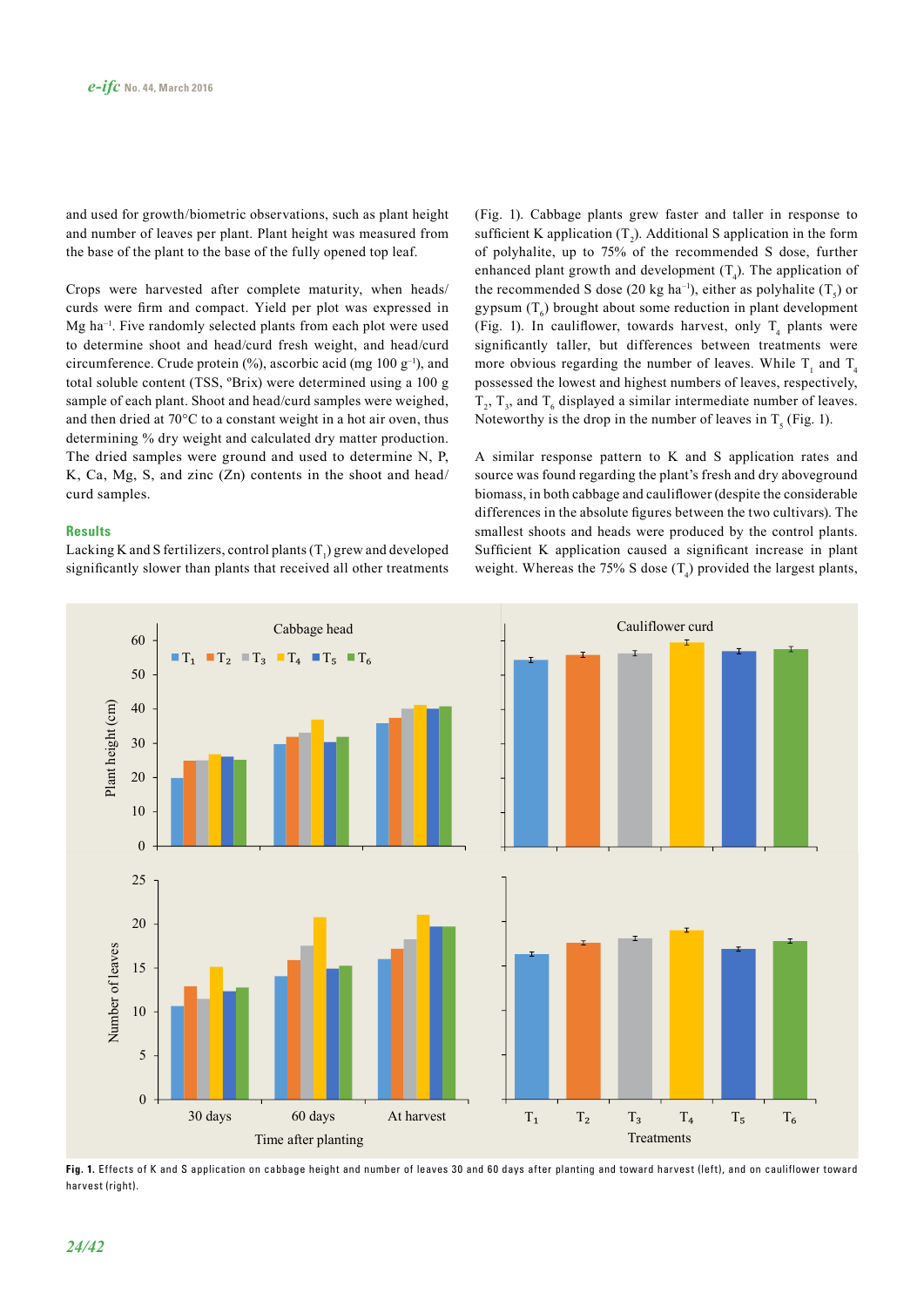the half S dose  $(T_3)$  was not responsive, and the full S doses  $(T_5)$ ,  $T<sub>6</sub>$ ) gave rise to plants that were significantly smaller than those of  $T_4$  (Fig. 2).

 $T<sub>4</sub>$  displayed the highest cabbage and cauliflower yields, of 45.7 and  $26.1$  Mg ha<sup>-1</sup> respectively, which were significantly different from all other treatments (Fig. 3). The advantage of  $T_4$  was also observed in quality attributes, such as head/curd diameter and compactness at harvest (Fig. 3).  $T_1$  (control, 100% NP, no K and S application) displayed the lowest yields, of 34.4 and 18.7  $Mg$  ha<sup>-1</sup> for cabbage and cauliflower respectively, which was far below all other treatments. In cabbage, application of sufficient K  $(T_2)$  significantly improved yield, head diameter and head compactness, whereas adding 50% S RDF failed to bring about any change. Supplement of 100% S RDF  $(T_s, T_6)$  significantly increased yield and some quality attributes, but these remained below the performance of  $T_4$  (Fig. 3). In cauliflower, curd diameter did not respond to the fertilization treatments, excluding  $T<sub>4</sub>$ . Curd compactness increased significantly with K application but was not affected by further supply of S, excluding  $T_4$  (Fig. 3).

Crude protein content in cabbage heads at harvest, which was significantly lower at  $T_1$  (11.3%), rose to 12.4% in response to sufficient K application dose  $(T_2)$ , but was not affected further by the addition of S, at any rate or source (Fig. 4).  $T_4$  displayed the highest ascorbic acid (50.8 mg 100  $g^{-1}$ ) content at harvest, but it was not significantly different from the other treatments, excluding  $T_1$ , which had a far lower concentration of 46 mg 100 g<sup>-1</sup>. TSS fluctuated considerably among treatments, nevertheless the highest rates were displayed by  $T_4$  and  $T_6$  (Fig. 4).

Although N and P were equally applied in all treatments, considerable differences occurred in their contents in cabbage and cauliflower shoots at harvest (Table 2).  $T_1$  showed the lowest concentrations of these two elements. Nitrogen concentrations increased significantly in  $T_2$ , indicating K requirements for N



**Fig. 2.** Effects of K and S application on shoot and head/curd fresh and dry weight of cabbage and cauliflower at harvest.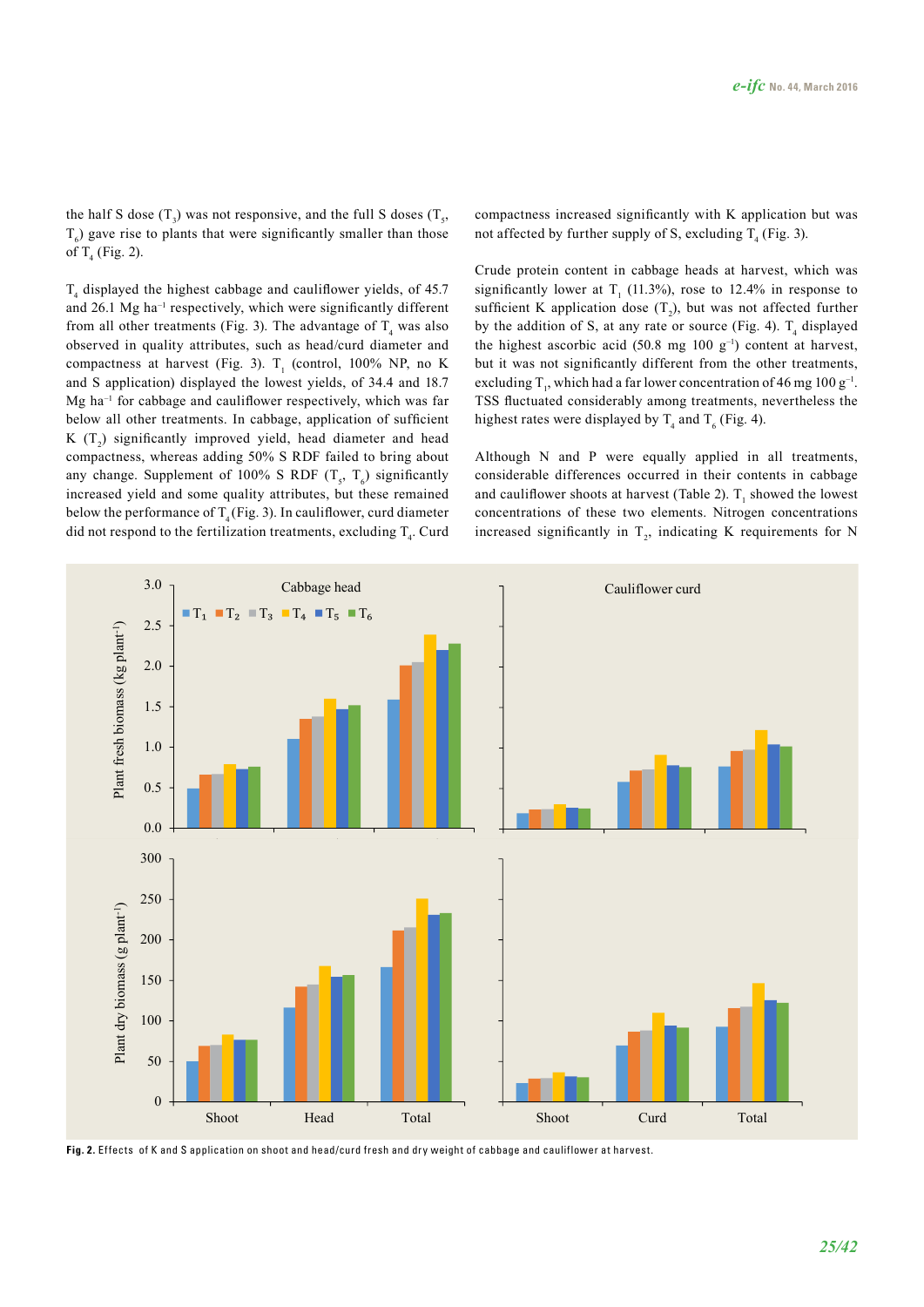

**Fig. 3.** Effects of K and S application and source on cabbage head (left) and cauliflower curd (right) diameter, compactness, and yield. Bars indicate LSD at P<0.05.

metabolism. No consistent influence of S dose was observed on N concentrations. Nevertheless, S application had some positive impact on P concentrations in the shoots of both crops  $(T_3 - T_6)$ . Nitrogen concentrations in the head or curd were generally lower than in the shoots. In cabbage, K application gave rise to moderate increases in N concentration, with no further effect of S

application. In cauliflower, N concentration was somewhat higher in the curds of S-supplied plants.

While a significant increase in P occurred only in  $T<sub>4</sub>$  cabbage heads, the concentration of this element in cauliflower curds was significantly higher in all S-supplied plants, with  $T_4$ , again, obtaining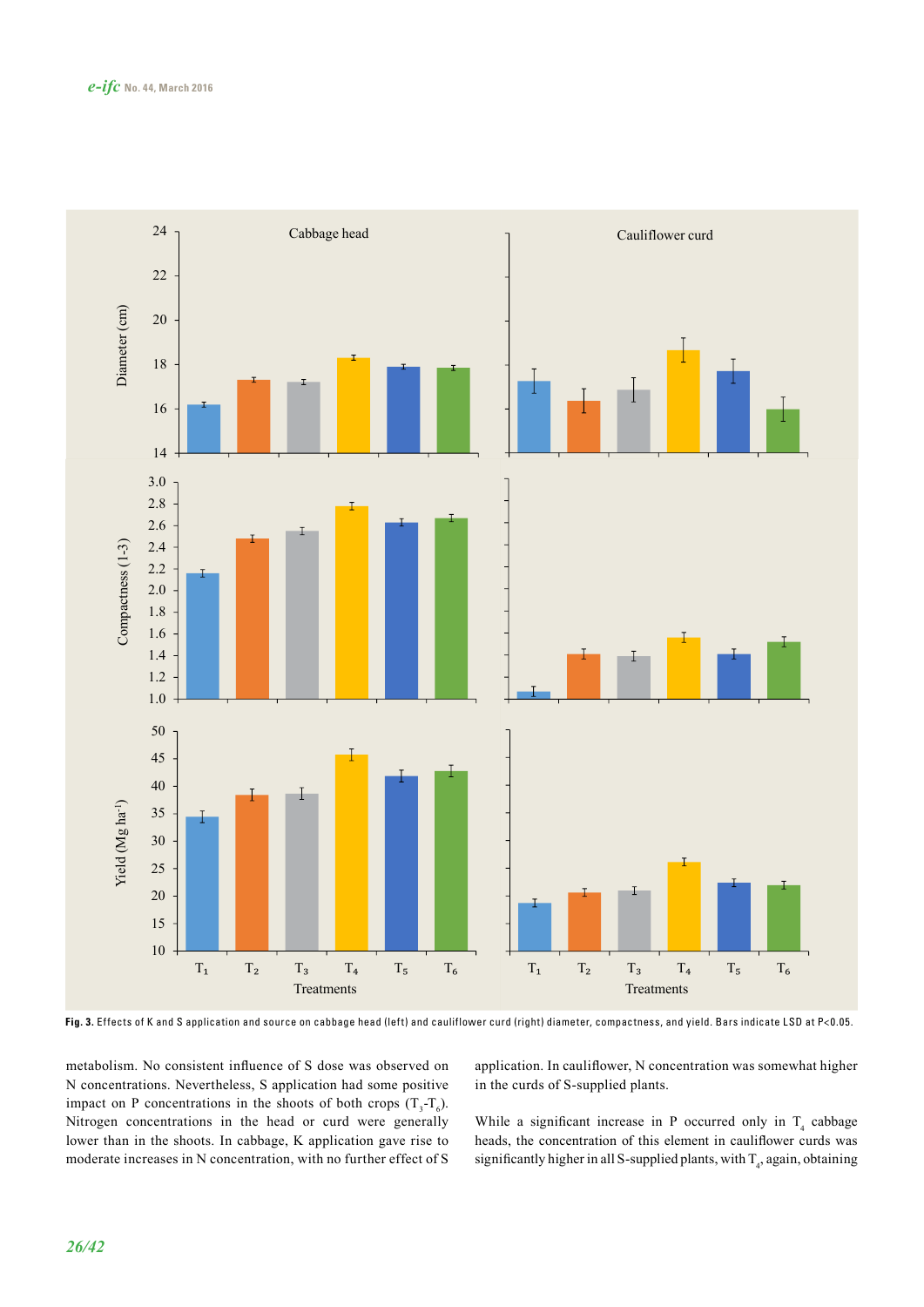

**Fig. 4.** Effects of K and S application and source on internal quality attributes of cabbage. Bars indicate LSD at P<0.05.

the highest results (Table 2). As expected,  $T_1$  displayed the lowest K concentration, which was slightly increased by supplemented K in treatments  $T_2$ - $T_6$  (Table 2). In the shoots, S application seemed to contribute to further increases in K concentration in both crops. As indicated by treatments  $T_3 - T_6$ , the rising S dose dramatically increased K concentrations in cabbage heads, whereas this effect was absent in cauliflower curds.

Calcium accumulation in the shoot was considerably influenced by S application dose, particularly in cabbage, where Ca concentrations increased from 2.51 to 4.12%, in  $T_2$  and  $T_6$ , respectively (Table 2). This phenomenon was similar but to a lesser extent in cauliflower shoots. In spite of the drastically smaller Ca concentrations in cabbage heads, the enhancing impact of S application remained obvious. In cauliflower curds, which possessed Ca concentrations similar to those of shoots, S effect on Ca accumulation was observed up to 75% S dose  $(T_4)$ , but declined with further elevations of S. Magnesium concentrations were less affected by the fertilization treatments (Table 2).

Surprisingly, an adequate K dose was enough to increase S concentration in cabbage shoots from 0.75%  $(T_1)$  to 1-1.1%; a level that was not further changed by S applied in the form of polyhalite. Gypsum application of 100% S RDF  $(T_6)$  did increase S concentration in the shoot (Table 2). On the contrary, S concentration in the cabbage head did respond to elevated S applications up to 75% S RDF  $(T_4)$  but slightly decreased with further increase of S. Sulfur concentrations in cauliflower shoots and curds also increased in response to K application in the absence of S supply, but continued to rise with increasing S supplement up to 75% of the S RDF. Further increase in S application dose did not have an impact (Table 2). Zinc concentrations in plants organs fluctuated from 12-23 ppm with no consistent response to fertilizer application.

As a function of the plant's final biomass and nutrient concentration in the plant at harvest, the cumulative nutrient uptake provides an integrative idea of fertilization effects at each treatment (Fig. 5).  $T_4$ , which was applied with 100% NPK but only 75% S RDF, obtained the maximum uptake of all measured nutrients. In cabbage,  $T_4$  was followed by  $T_6$  regarding N, K, Ca, and S uptake, whereas the picture in cauliflower was more complex (Fig. 5). In both crops, N uptake benefited significantly from K application, while the response to S was restrained. Phosphorus uptake increased as a result of K application, and continued to rise with S application in cabbage as well as in cauliflower up to 75% S RDF. Potassium uptake was highly responsive to S application in cabbage, but failed to respond in cauliflower, excluding  $T_4$ . Calcium uptake, which increased in response to K application in both crops, continued to rise in cabbage with increasing S doses but remained quite constant in cauliflower (again, excluding  $T_4$ ). A similar Mg uptake profile was shared by the two crops: a significant rise in response to K application and a very modest response to S fertilizers. Sulfur uptake was predominantly affected by K availability, but it also increased due to S supplements (Fig. 5).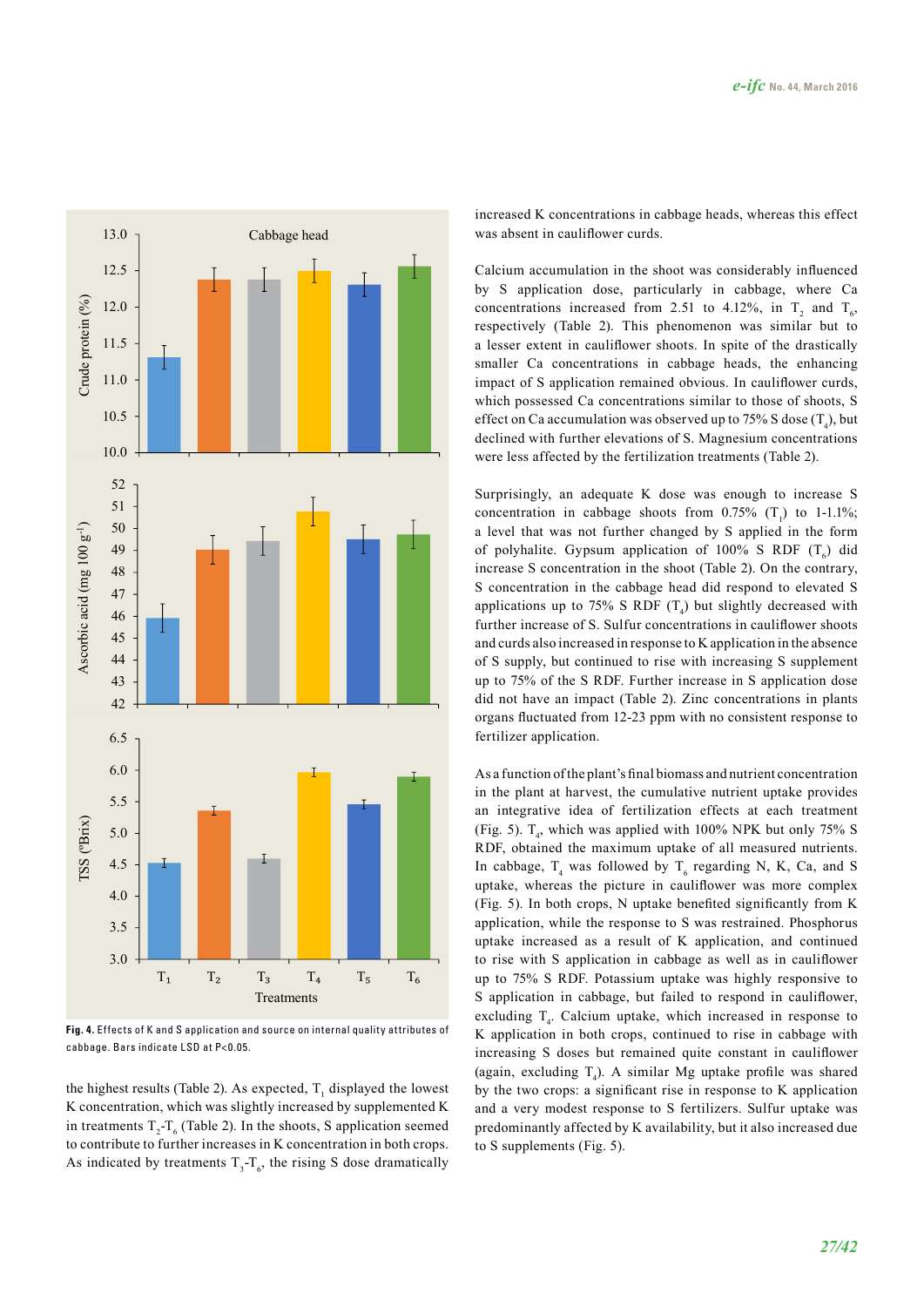|              | Cabbage   |                |      |             |                |       |       | Cauliflower    |       |       |       |                |  |
|--------------|-----------|----------------|------|-------------|----------------|-------|-------|----------------|-------|-------|-------|----------------|--|
|              | Treatment |                |      |             |                |       |       |                |       |       |       |                |  |
| Nutrient     | $T_1$     | T <sub>2</sub> |      | $T_3$ $T_4$ | T <sub>5</sub> | $T_6$ | $T_1$ | T <sub>2</sub> | $T_3$ | $T_4$ | $T_5$ | T <sub>6</sub> |  |
|              | Shoot     |                |      |             |                |       |       | Shoot          |       |       |       |                |  |
|              |           |                |      |             |                |       |       |                |       |       |       |                |  |
| N            | 2.75      | 3.15           | 3.32 | 3.16        | 2.94           | 3.22  | 2.14  | 2.85           | 2.8   | 2.98  | 2.84  | 2.93           |  |
| $\mathbf{P}$ | 0.48      | 0.48           | 0.56 | 0.52        | 0.52           | 0.52  | 0.32  | 0.4            | 0.42  | 0.42  | 0.44  | 0.48           |  |
| K            | 3.56      | 3.68           | 3.67 | 3.92        | 3.85           | 3.93  | 2.33  | 3.17           | 2.61  | 3.04  | 3.32  | 3.30           |  |
| Ca           | 1.75      | 2.51           | 3.39 | 3.92        | 3.75           | 4.12  | 1.04  | 1.04           | 1.11  | 1.34  | 1.18  | 1.08           |  |
| Mg           | 0.20      | 0.24           | 0.27 | 0.28        | 0.28           | 0.30  | 0.19  | 0.23           | 0.27  | 0.29  | 0.32  | 0.24           |  |
| S            | 0.75      | 1.10           | 1.00 | 1.10        | 1.00           | 1.47  | 0.30  | 0.48           | 0.66  | 0.86  | 0.75  | 0.71           |  |
|              |           |                |      |             |                |       |       |                |       |       |       |                |  |
| Zn           | 12        | 16             | 18   | 18          | 18             | 14    | 16    | 16             | 16    | 23    | 12    | 13             |  |
|              | Head      |                |      |             |                |       |       | Curd           |       |       |       |                |  |
|              |           |                |      |             |                |       |       |                |       |       |       |                |  |
| N            | 1.77      | 2.00           | 2.04 | 2.00        | 1.97           | 2.16  | 0.85  | 0.93           | 0.85  | 0.95  | 0.98  | 0.95           |  |
| $\mathbf{P}$ | 0.36      | 0.40           | 0.44 | 0.52        | 0.40           | 0.44  | 0.32  | 0.34           | 0.44  | 0.58  | 0.50  | 0.45           |  |
| K            | 2.47      | 2.85           | 3.38 | 3.67        | 3.38           | 3.36  | 2.93  | 3.97           | 3.92  | 3.98  | 3.25  | 3.08           |  |
| Ca           | 0.16      | 0.19           | 0.20 | 0.36        | 0.36           | 0.41  | 0.90  | 1.11           | 1.17  | 1.31  | 0.96  | 1.16           |  |
| Mg           | 0.21      | 0.23           | 0.23 | 0.23        | 0.25           | 0.23  | 0.23  | 0.27           | 0.25  | 0.25  | 0.25  | 0.23           |  |
| S            | 0.54      | 0.66           | 0.70 | 0.90        | 0.82           | 0.83  | 0.26  | 0.36           | 0.46  | 0.47  | 0.46  | 0.51           |  |
|              |           |                |      |             |                |       |       |                |       |       |       |                |  |
| Zn           | 17        | 18             | 16   | 17          | 17             | 12    | 14    | 13             | 18    | 12    | 13    | 14             |  |

**Table 2.** Effects of K and S application dose and source on nutrient contents (in dry matter) in the shoot and head of cabbage and cauliflower at harvest.

### **Discussion**

Practically and irrespective of doses, S application improved growth parameters, yield attributes and quality of cabbage and cauliflower. The important role of S fertilization in Brassica crops has been broadly addressed in previous studies (McGrath and Zhao, 1996; Khan *et al.*, 2005; Tiwari *et al.*, 2015), but particular evidence in cole crops, as demonstrated here, is quite rare (Susila and Locascio, 2001).

Examining the impact of S doses on cabbage and cauliflower, a predominant and consistent effect was obtained from the application of 75% S RDF through polyhalite (with 100% RDF of N and K) administered in  $T<sub>4</sub>$ , which gave rise to 32.8% and 39.5% increases in the yields of cabbage and cauliflower, respectively, compared to the non-fertilized control  $(T_1)$ . Generally, no further increase was recorded when the full S RDF was applied, through polyhalite or gypsum; yields even declined (Fig. 3). This result may indicate the existence of one or more factors limiting plant response to additional available S resources.

Nitrogen is known to positively interact with S; in many plant species, elevated availability of S promotes N uptake, and vice versa (McGrath and Zhao, 1996; Abdallah *et al.*, 2010; Jamal *et al.*, 2010). In this study, N was provided as a fixed recommended dose, which might reveal an underestimation of plant requirements when S availability is improved. Nevertheless, the impact of

K seems even more interesting; S uptake sharply increased in response to K application, even in the absence of any additional S, but was much less pronounced in response to S application (Fig. 5). This indicates a strong dependency of S uptake and metabolism on K availability. Potassium is the most abundant inorganic cation in plants, comprising up to 10% of a plant's dry weight (Watanabe *et al.*, 2007), and K concentration in the



**Photos 2.** A T<sub>4</sub> plot (100% NP, 75% S through polyhalite) towards harvest. Photos by authors.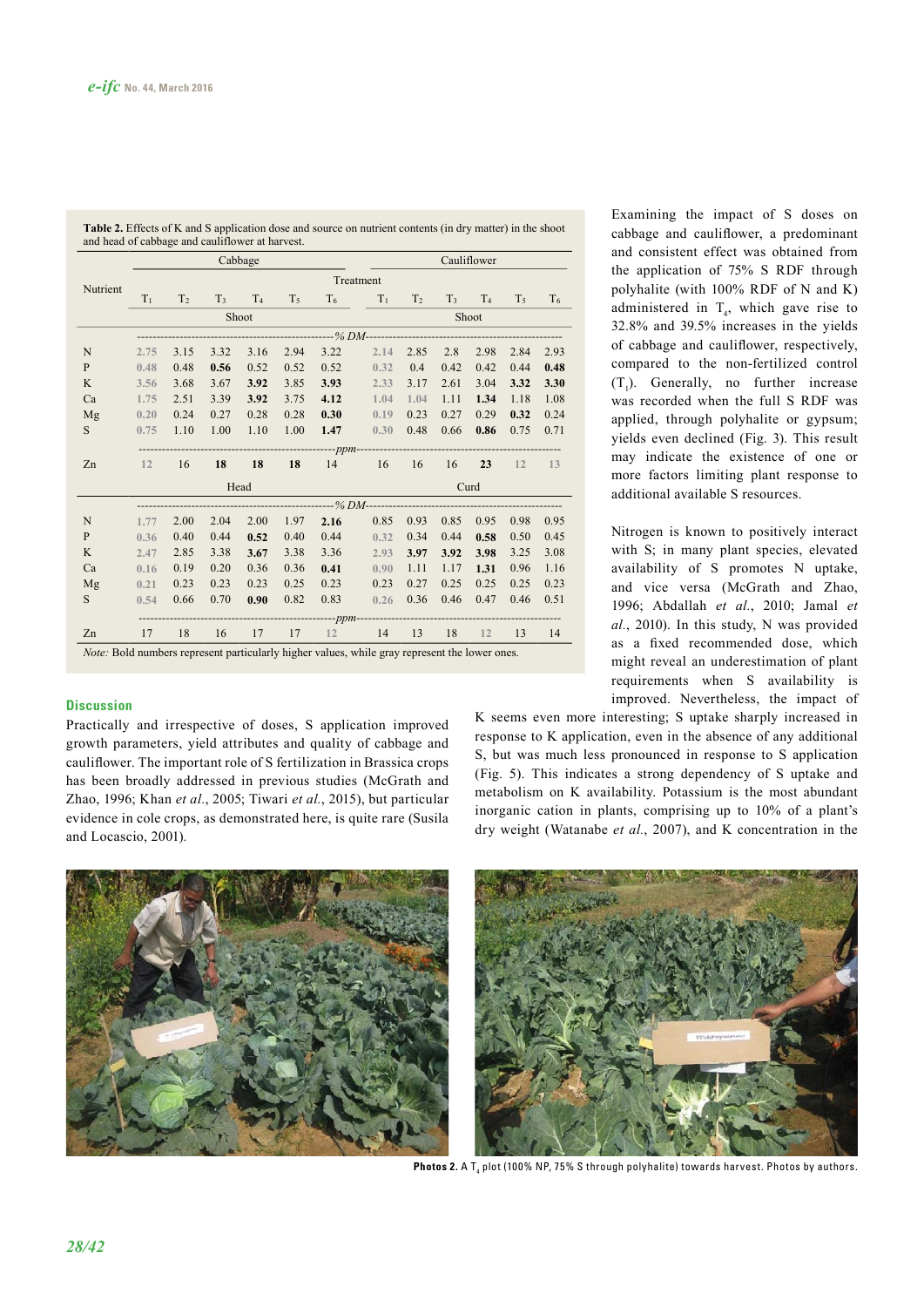

**Fig. 5.** Cumulative nutrient uptake by cabbage and cauliflower crops, as affected by K and S application dose and source.

shoot is often higher in plants from the Brassicaceae than in those from many other angiosperm families, when grown under comparable conditions (Broadley *et al.*, 2004). While involved in many physiological processes, K impact on plant-water relations, photosynthesis, assimilate transport and enzyme activation can have direct consequences on crop productivity (Marschner, 1995; Pettigrew, 2008; Hochmuth and Hanlon, 2010). Nevertheless, direct relationships or interactions between K and S uptake by plants have not yet been shown elsewhere (White *et al.*, 2010). The results of this study suggest that in cabbage and cauliflower, the recommended K dose was unable to support the exploitation of available S above a certain limit, and instead restricted further growth and development. Alternatively, considerable portions of N and K basal broadcast might have leached away from the rhizosphere, lacking at later stages of plant development. Another possibility is that the recommended S dose  $(20 \text{ kg ha}^{-1})$  is beyond the peak of the S optimum curve for cole crops. N-P-K fertilization practices, therefore, may require some adjustments when it comes to the practical application of S.

Interestingly, S application significantly promoted the uptake of P and Ca. Phosphorus is essential for plant growth and development. It is a major DNA/RNA keystone and is involved in all energy exchange processes and countless regulatory pathways (Marschner, 1995). The divalent cation  $Ca^{2+}$  has structural roles in plant cell walls and membranes, is a counter cation for inorganic and organic anions in the vacuole, and is an intracellular messenger in the cytosol. Calcium uptake is mediated by both symplastic and apoplastic fluxes in the root, while entry and exit of Ca to the symplast is exquisitely controlled by plasma membrane-localized Ca<sup>2+</sup>-permeable ion channels and Ca2+-ATPases, respectively (Broadley *et al.*, 2008). Evidence, however, of any direct interactions between S and P or Ca uptake is scarce, and therefore requires further investigation.

A comprehensive analysis of polyhalite performance as an S donor, including a full-scale dose comparison with alternative fertilizers, was beyond the scope of the present study. Here, using the full recommended S dose, no significant differences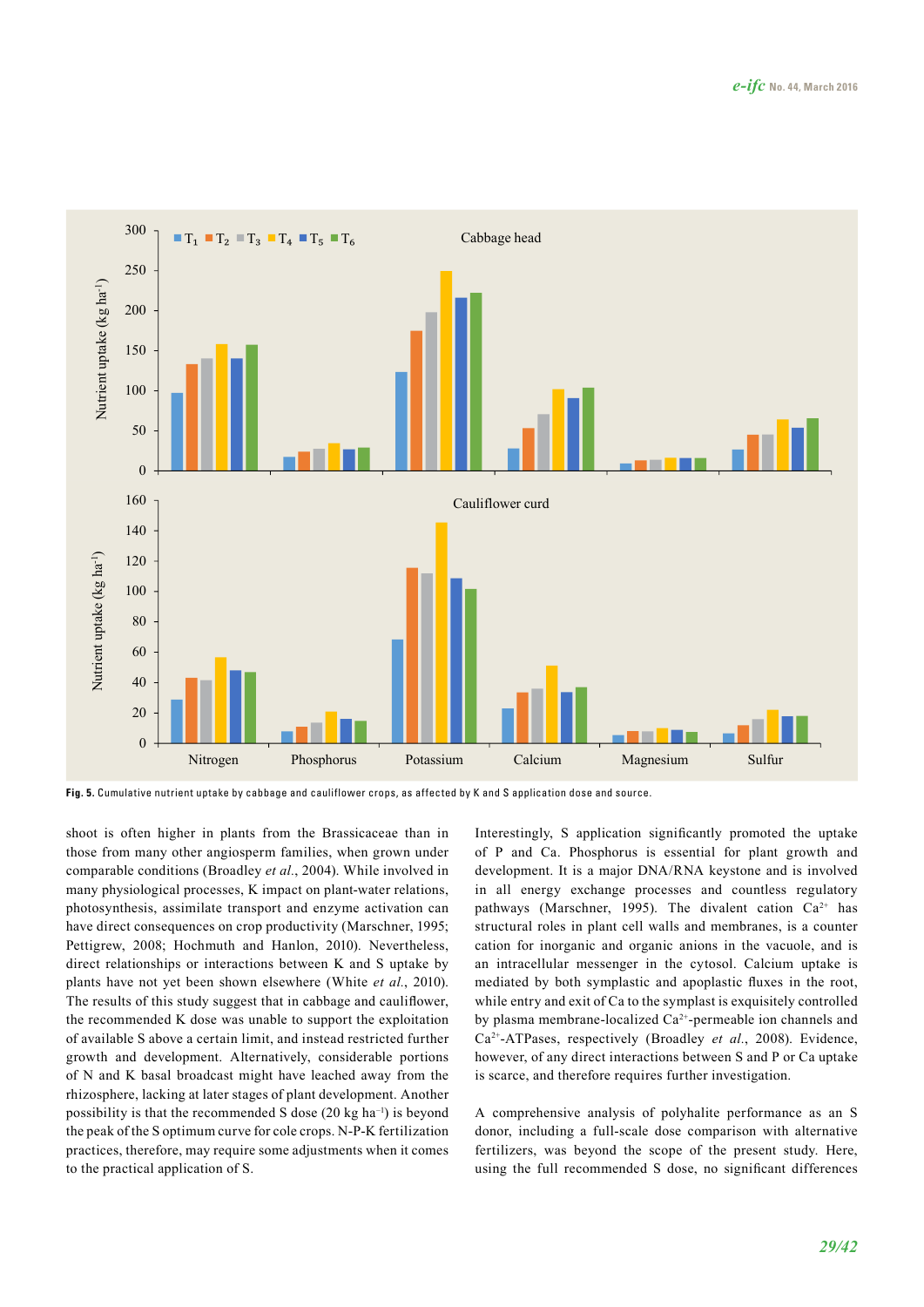were found between gypsum and polyhalite. However, all yield and quality attributes were inferior to the 75% S dose, delivered through polyhalite. Optimum nutrient availability throughout the growing season is crucial, as their uptake rates are often slower than leaching processes, while plant requirements tend to increase (Hawkesford, 2000; Susila and Locascio, 2001; Abdallah *et al.*, 2010; Hochmuth and Hanlon, 2010; Steinfurth *et al.*, 2012; Girondé *et al.*, 2014). A considerable advantage of polyhalite may therefore be a slow-release pattern of nutrient delivery, including K, which is very mobile in well-watered soils.

In conclusion, S application significantly contributed to increased yield and quality of cabbage and cauliflower. Potassium enhanced S uptake, while in turn, S appeared to promote P and Ca uptake. The highest yields were obtained with a full dose N-P-K and 75% S dose delivered through polyhalite, which ascertained its legitimacy as an S-K-Ca-Mg fertilizer with some slow-release properties. Further research is required to adjust N and K fertilization practices when S is also administered.

#### **References**

- Abdallah, M., L. Dubousset, F. Meuriot, P. Etienne, J.-C. Avice, and A. Ourry. 2010. Effect of Mineral Sulphur Availability on Nitrogen and Sulphur Uptake and Remobilization During the Vegetative Growth of *Brassica napus* L. J. Experimental Botany 61:2635-2646.
- Björkman, M., I. Klingen, A.N.E. Birch, A.M. Bones, T.J.A. Bruce, T.J. Johansen, R. Meadow, J. Mølmann, R. Seljåsen, L.E. Smart, and D. Stewart. 2011. Phytochemicals of Brassicaceae in Plant Protection and Human Health - Influences of Climate, Environment and Agronomic Practice. Phytochemistry 72:538-556.
- Broadley, M.R., H.C. Bowen, H.L. Cotterill, J.P. Hammond, M.C. Meacham, A. Mead, and P.J. White. 2004. Phylogenetic Variation in the Shoot Mineral Concentration of Angiosperms. J. Experimental Botany 55:321-336.
- Broadley, M.R., J.P. Hammond, G.J. King, D. Astley, H.C. Bowen, M.C. Meacham, A. Mead, D.A.C. Pink, G.R. Teakle, R.M. Hayden, W.P. Spracklen, and P.J. White. 2008. Shoot Calcium and Magnesium Concentrations Differ between Subtaxa, are Highly Heritable, and Associate with Potentially Pleiotropic Loci in *Brassica oleracea*. Plant Physiol. 146:1707-1720.
- Cartea, M.E., and P. Velasco. 2008. Glucosinolates in Brassica Foods: Bioavailability in Food and Significance for Human Health. Phytochemistry Reviews 7:213-229.
- Engel, E., C. Baty, D. le Corre, I. Souchon, and N. Martin. 2002. Flavor-Active Compounds Potentially Implicated in Cooked Cauliflower Acceptance. J. Agriculture and Food Chemistry 50:6459-6467.
- Girondé, A., L. Dubousset, J. Trouverie, P. Etienne, and J-C. Avice. 2014. The Impact of Sulfate Restriction on Seed

Yield and Quality of Winter Oil Seed Rape Depends on the Ability to Remobilize Sulfate from Vegetative Tissues to Reproductive Organs. Frontiers in Plant Science 5:1-13. DOI 10.3389/fpls.2014.00695.

- Falk, K.L., J.G. Tokuhisa, and J. Gershenzon. 2007. The Effect of Sulfur Nutrition on Plant Glucosinolate Content: Physiology and Molecular Mechanisms. Plant Biol. 9:573-581.
- Haneklaus, S., E. Bloem, and E. Schnug. 2008. History of Sulfur Deficiency in Crops. *In:* J. Jez (ed.). Agronomy Monographs 50: Sulfur: A Missing Link between Soils, Crops, and Nutrition. ASA-CSSA-SSSA, Madison, WI 53711-5801, USA. p. 45-58. DOI 10.2134/agronmonogr50.c4.
- Hawkesford, M.J. 2000. Plant Responses to Sulphur Deficiency and the Genetic Manipulation of Sulphate Transporters to Improve S-Utilization Efficiency. J. Experimental Botany 51:131-138.
- Hochmuth, G., and E. Hanlon. 2010. Principles of Sound Fertilizer Recommendations. University of Florida, IFAS Extension SL315.1
- Jamal, A., Y-S., Moon, and M.Z. Abdin. 2010. Sulphur A General Overview and Interaction with Nitrogen. Australian J. Crop Sci. 4:523-529.
- Jordan, H.V., and H.M. Reisenauer. 1957. Sulphur and Soil Fertility. *In:* Soil, the Yearbook of Agriculture 1957, USDA. p. 107-111.
- Khan, N.A., M. Mobin, and Samiullah. 2005. The Influence of Gibberellic Acid and Sulfur Fertilization Rate on Growth and S-Use Efficiency of Mustard (*Brassica juncea*). Plant and Soil 270:269-274.
- Kovar, J.L., and C.A. Grant. 2011. Nutrient Cycling in Soils: Sulfur. Publications from USDA-ARS/UNL Faculty. Paper 1383. <http://digitalcommons.unl.edu/usdaarsfacpub/1383>.
- Marschner, H. 1995. Mineral Nutrition of Higher Plants. Academic Press, New York.
- McGrath, S.P., and F.J. Zhao. 1996. Sulfur Uptake, Yield Response and the Interactions between N and S in Winter Oilseed Rape (*Brassica napus*). J. Agric. Sci. 126:53-62.
- McGrath, S.P., F.J. Zhao, and P.J.A. Withers. 1996. Development of Sulphur Deficiency in Crops and its Treatments. Proceedings of the Fertiliser Society, No. 379. Peterborough, The Fertiliser Society.
- Pettigrew, W.T. 2008. Potassium Influences on Yield and Quality Production for Maize, Wheat, Soybean and Cotton. Physiologia Plantarum 133:670-681.
- Saito, K. 2004. Sulfur Assimilatory Metabolism. The Long and Smelling Road. Plant Physiol. 136:2443-2450.
- Sarıkamış, G. 2009. Glucosinolates in Crucifers and their Potential Effects Against Cancer. Review. Canadian J. Plant Sci. 89:953-959.
- Schutte, L., and R. Teranishi. 1974. Precursors of Sulfur-Containing Flavor Compounds. CRC Critical Reviews in Food Technology 4:457-505.